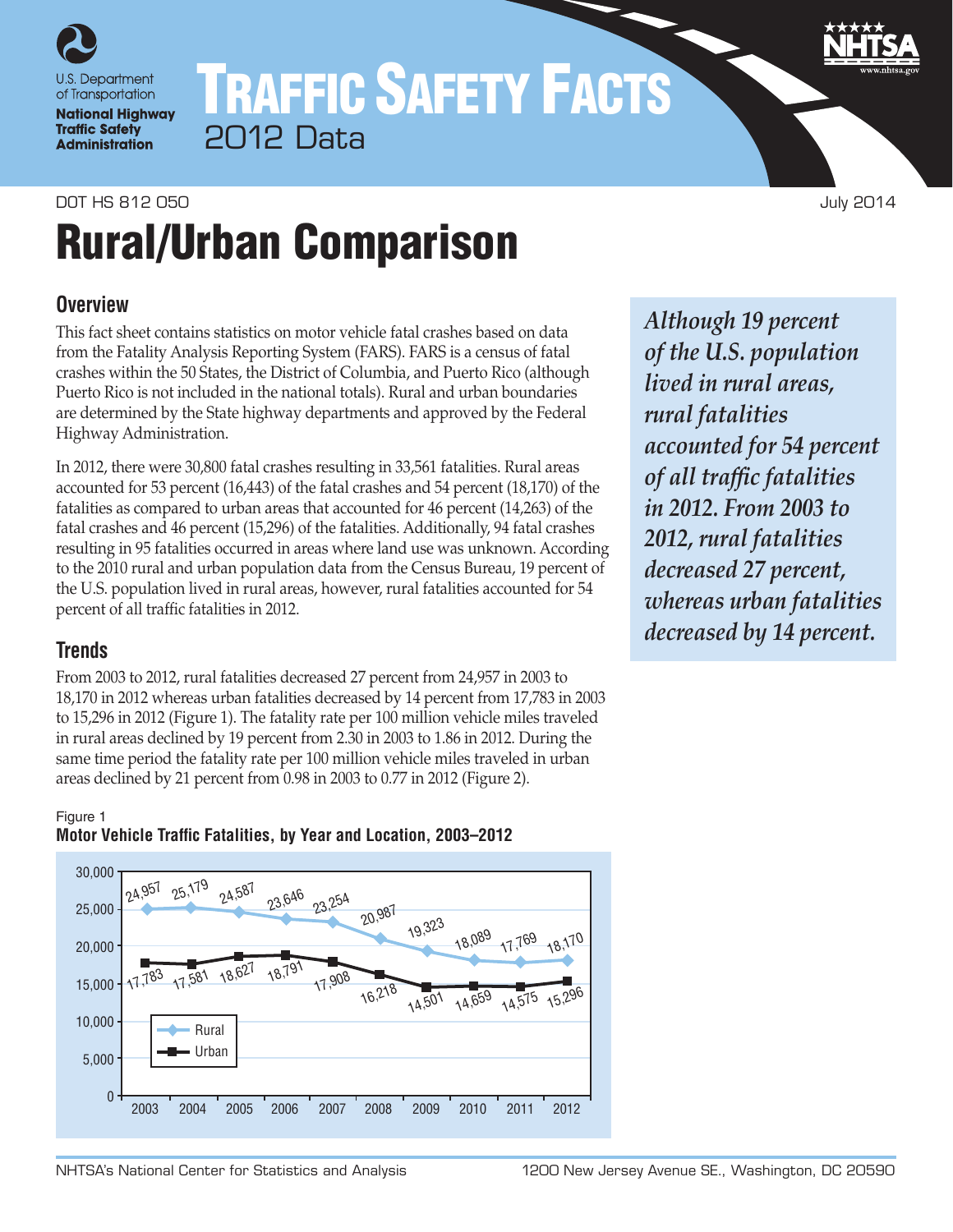*In 2012, the fatality rate per 100 million vehicle miles traveled was 2.4 times higher in rural areas than in urban areas (1.86 and 0.77, respectively).*

Figure 2 **Fatalities per 100 Million Vehicle Miles Traveled, by Year and Location, 2003–2012**



Source: Vehicle Miles Traveled – Federal Highway Administration

In 2012, the fatality rate per 100 million vehicle miles traveled was 2.4 times higher in rural areas than in urban areas (1.86 and 0.77, respectively).

#### **Speeding**

According to 2012 National Highway Traffic Safety Administration data, people killed in speeding-related crashes represented 30 percent (10,219) of the fatalities in motor vehicle traffic crashes. NHTSA considers a crash to be speeding-related if the driver was charged with a speeding-related offense or if an officer indicated that racing, driving too fast for conditions, or exceeding the posted speed limit was a contributing factor in the crash.

In rural areas, 31 percent (5,660) of the fatalities occurred in speeding-related crashes as compared to 30 percent (4,527) in urban areas.

Data also showed that in 2012, over half (54%) of rural area speeding-related fatalities occurred at night (6 p.m. to 5:59 a.m.) and 47 percent occurred over the weekend, whereas in urban areas, nearly two-thirds (65%) of speeding-related fatalities occurred at night and 48 percent took place over the weekend (Figure 3).

#### Figure 3

**Percentages of Speeding-Related Fatalities in Motor Vehicle Traffic Crashes, By Time of Day, Day of the Week, and Location, 2012**

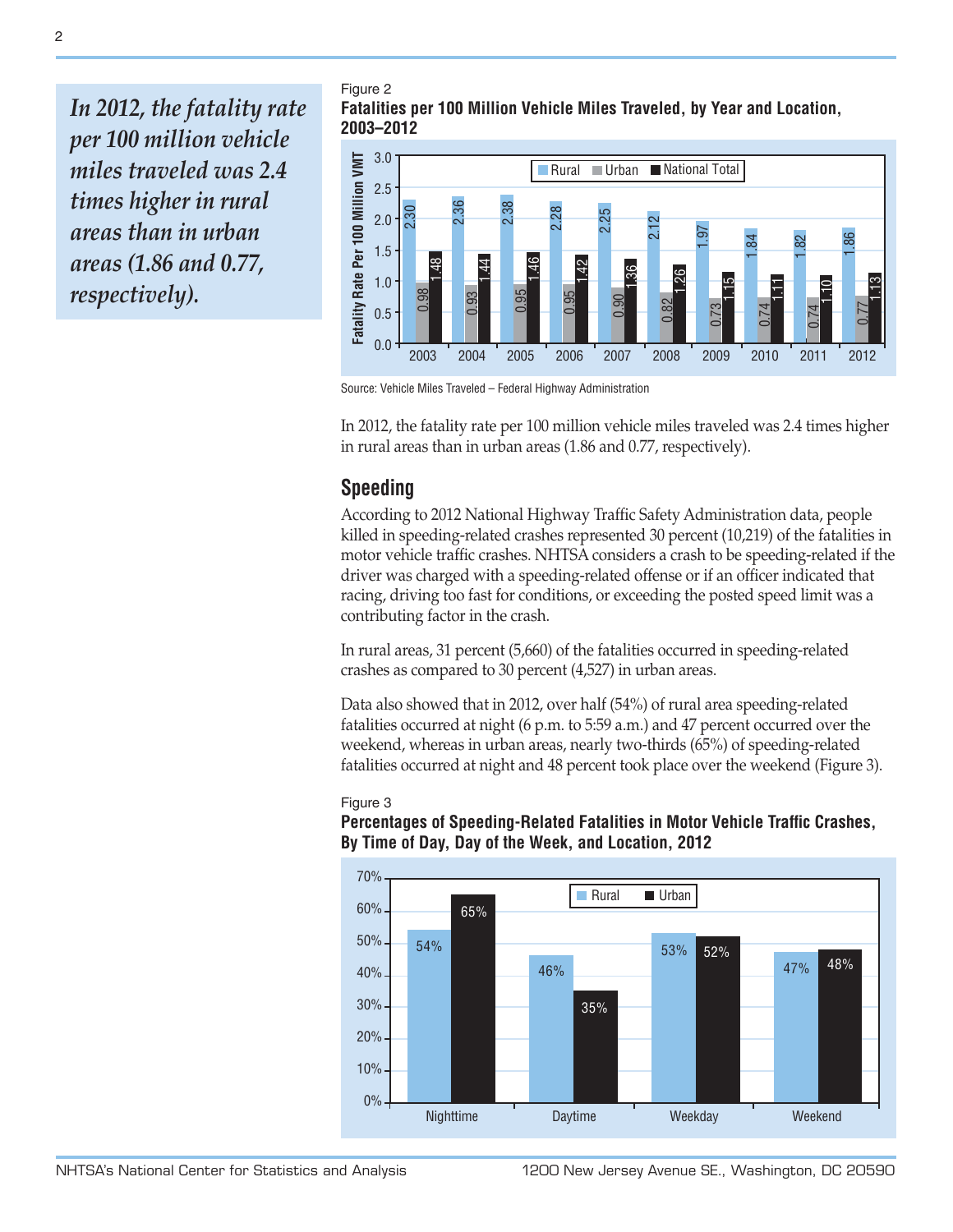In 2012, 66 percent of all drivers involved in urban fatal crashes were on roadways where the posted speed limit was 50 mph or less. In rural fatal crashes, 67 percent of drivers involved were on roadways where the posted speed limit was 55 mph or higher.

## **Time of Day**

In rural areas, 52 percent of the fatal crashes occurred during the day, while 47 percent occurred at night. In urban areas, 56 percent of the fatal crashes occurred at night (6 p.m. to 5:59 a.m.) and 44 percent occurred during the day (6 a.m. to 5:59 p.m.).

## **Alcohol**

In 2012, there were 10,322 people killed in alcohol-impaired driving crashes. Rural areas accounted for 55 percent (5,724) of these fatalities as compared to 44 percent (4,573) in urban areas. Data has also shown that over the 10 years from 2003 to 2012, alcohol-impaired-driving fatalities decreased by 21 percent nationwide. In rural areas alcohol-impaired-driving fatalities decreased by 25 percent while urban areas showed a 16-percent decrease.

#### Table 1

**Fatalities in Motor Vehicle Traffic Crashes, by Location and the Highest Driver\* BAC in the Crash, 2003 and 2012**

|                 |                   | 2003          |                                                               | 2012              |                                                               |                |  |
|-----------------|-------------------|---------------|---------------------------------------------------------------|-------------------|---------------------------------------------------------------|----------------|--|
|                 | <b>Total</b>      |               | <b>Alcohol-Impaired Driving</b><br><b>Fatalities BAC=.08+</b> | <b>Total</b>      | <b>Alcohol-Impaired Driving</b><br><b>Fatalities BAC=.08+</b> |                |  |
| <b>Location</b> | <b>Fatalities</b> | <b>Number</b> | <b>Percent</b>                                                | <b>Fatalities</b> | <b>Number</b>                                                 | <b>Percent</b> |  |
| Rural           | 24.957            | 7.648         | 31                                                            | 18.170            | 5.724                                                         | 31             |  |
| Urban           | 17,783            | 5.413         | 30                                                            | 15.296            | 4.573                                                         | 30             |  |
| Total**         | 42,884            | 13,096        | 31                                                            | 33,561            | 10,322                                                        | 31             |  |

*From 2003 to 2012, alcohol-impaireddriving fatalities in rural areas decreased by 25 percent, while urban areas showed a 16-percent decrease.*

\* Includes motorcycle riders.

\*\* Includes fatalities where location was unknown.

In 2012, there were 45,337 drivers involved in fatal motor vehicle traffic crashes. Of those drivers, 21 percent (9,678) were found to be driving with blood alcohol concentrations (BACs) of .08 grams per deciliter  $(g/dL)$  or higher. Drivers in rural areas accounted for 55 percent of the alcohol-impaired drivers versus 45 percent in urban areas.

In fatal crashes, the highest percentages of drivers with BACs of .08 g/dL or higher were recorded for drivers 21 to 24 years old (32%), followed by age groups 25 to 34 (29%) and 35 to 44 (25%). Rural and urban drivers followed this trend with 21 to 24-year-olds (33% and 32%) having the highest percentage followed by 25- to 34-year-olds (31% and 26%) and 35- to 44-year-olds (26% and 23%).

In cases where drivers had one or more previous DWI convictions, data shows that in rural areas 56 percent of drivers involved in fatal crashes were alcohol-impaired as compared to 50 percent in urban areas.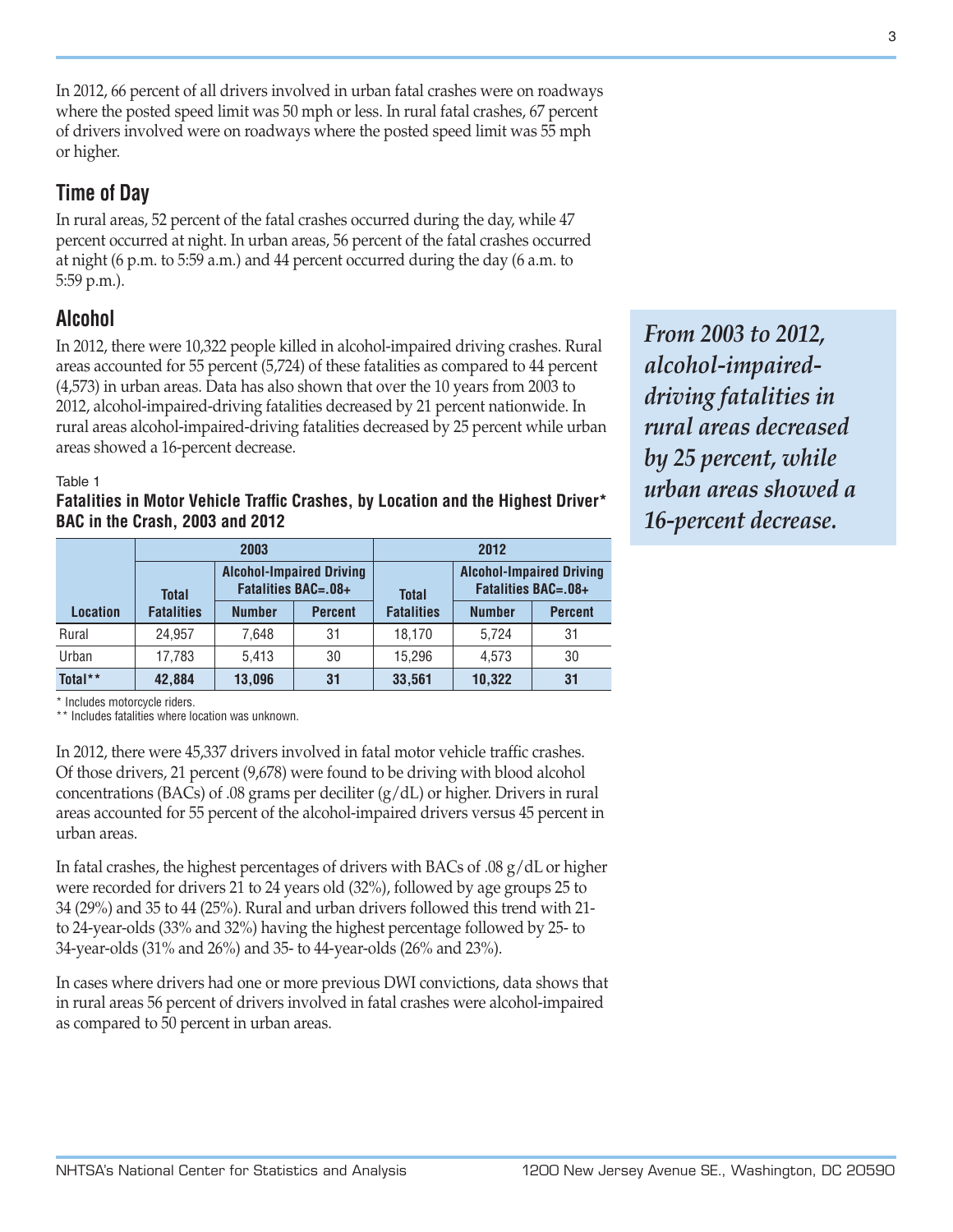The most frequently recorded BAC among drinking drivers involved in fatal crashes in rural areas was .16  $g/dL$ , and in urban areas was .15  $g/dL$  (Figure 4).







*In 2012, the seat belt use rate among occupants of vehicles in urban areas was 86 percent and rural occupants were observed to have a use rate of 84 percent (2012 NOPUS).*

## **Restraint Use**

The 2012 National Occupant Protection Use Survey (NOPUS) shows that the seat belt use rate among occupants of vehicles in urban areas was 86 percent, and rural occupants were observed to have a use rate of 84 percent (see NHTSA Research Note Seat Belt Use in 2012—Overall Results (NOPUS), DOT HS 811 691).

In fatal crashes in 2012, there were 21,667 passenger vehicle occupants killed. Rural areas accounted for 61 percent of these deaths. Fifty-four percent of rural passenger vehicle occupants killed were unrestrained as compared to 48 percent of urban passenger vehicle occupants killed. Nearly two-thirds (65%) of rural pickup truck occupants killed were unrestrained – the highest percentage of any passenger vehicle occupants killed among both rural and urban areas (Figure 5).

Of the passenger vehicle occupants killed in rural areas, 40 percent were in vehicles that rolled over versus 26 percent in urban areas. Data further shows that 68 percent of rural and 67 percent of urban passenger vehicle occupants killed were unrestrained in rollover vehicles (based on known restraint use).

In 2012, sport utility vehicles (SUVs) involved in rural fatal crashes experienced the highest rollover percentage at 40 percent. Other vehicle rollover percentages included: 34 percent for pickups, 22 percent for passenger cars, 21 percent for vans, and 18 percent for large trucks. In urban areas, vehicles experienced a much lower percentage that included: 21 percent for SUVs, 15 percent for pickups, 9 percent for passenger cars and large trucks, and 8 percent for vans.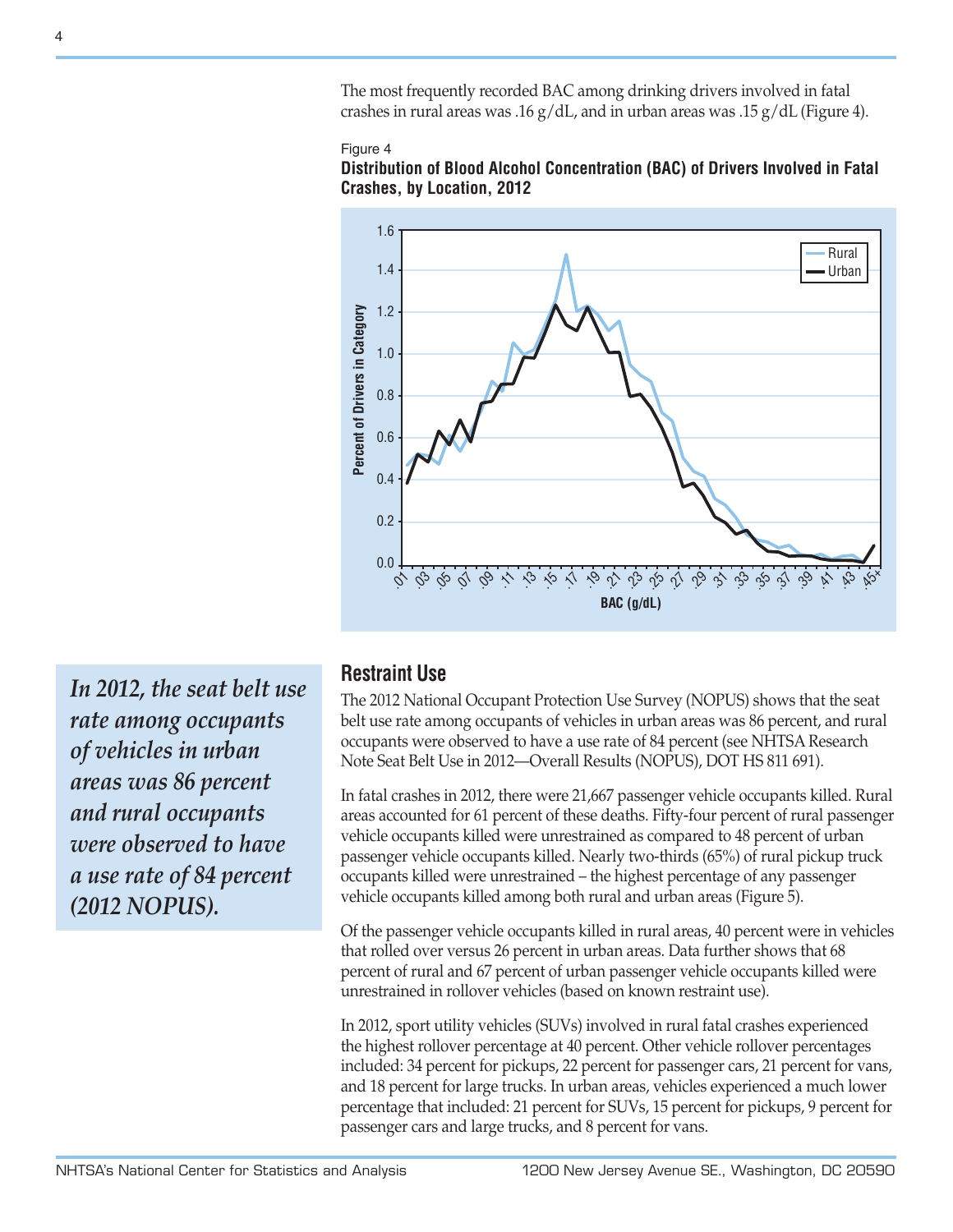#### Figure 5

**Percentages of Unrestrained Passenger Vehicle Occupant Fatalities, by Vehicle Type and Location, 2012**



*In 2012, 54 percent of the passenger vehicle occupants killed in rural areas were unrestrained compared to 48 percent of urban passenger vehicle occupants killed.*

Restraint use percentages based on known use.

In 2012, rural drivers involved in fatal crashes were found to have a slightly higher percentage of drivers with valid driver's licenses than urban drivers, (87% versus 85%, respectively).

In 2012, there were 21,394 drivers killed in motor vehicle traffic crashes. Sixty-five percent of the rural drivers died at the scene of the crash, compared to 48 percent of urban drivers. Data also shows that 41 percent of all drivers killed were transported to hospitals and 3 percent of these drivers died en route. Rural drivers represented 68 percent of drivers who died en route to hospitals compared to only 32 percent for urban drivers.

Information on traffic fatalities is available from the National Center for Statistics and Analysis (NCSA), NVS-424, 1200 New Jersey Avenue SE., Washington, DC 20590. NCSA can be contacted on 800-934-8517 or via the following e-mail address: ncsaweb@dot.gov. General information on highway traffic safety can be accessed by Internet users at [www.nhtsa.gov/ncsa.](http://www.nhtsa.gov/portal/site/nhtsa/ncsa) To report a safety-related problem or to inquire about motor vehicle safety information, contact the Vehicle Safety Hotline

## Other fact sheets available from the National Center for Statistics and Analysis are

at 888-327-4236.

**For more information:**

*Alcohol-Impaired Driving, Bicyclists and Other Cyclists, Children, Large Trucks, Motorcycles, Older Population, Occupant Protection, Overview, Passenger Vehicles, Pedestrians, Race and Ethnicity, School Transportation-Related Crashes, Speeding, State Alcohol Estimates, State Traffic Data,* and *Young Drivers.* Detailed data on motor vehicle traffic crashes are published annually in *Traffic Safety Facts: A Compilation of Motor Vehicle Crash Data from the Fatality Analysis Reporting System and the General Estimates System.* The fact sheets and annual Traffic Safety Facts report can be accessed online at [www-nrd.nhtsa.dot.gov/CATS/index.aspx.](http://www-nrd.nhtsa.dot.gov/CATS/index.aspx)



**U.S. Department** of Transportation

**National Highway Traffic Safety Administration** 

5